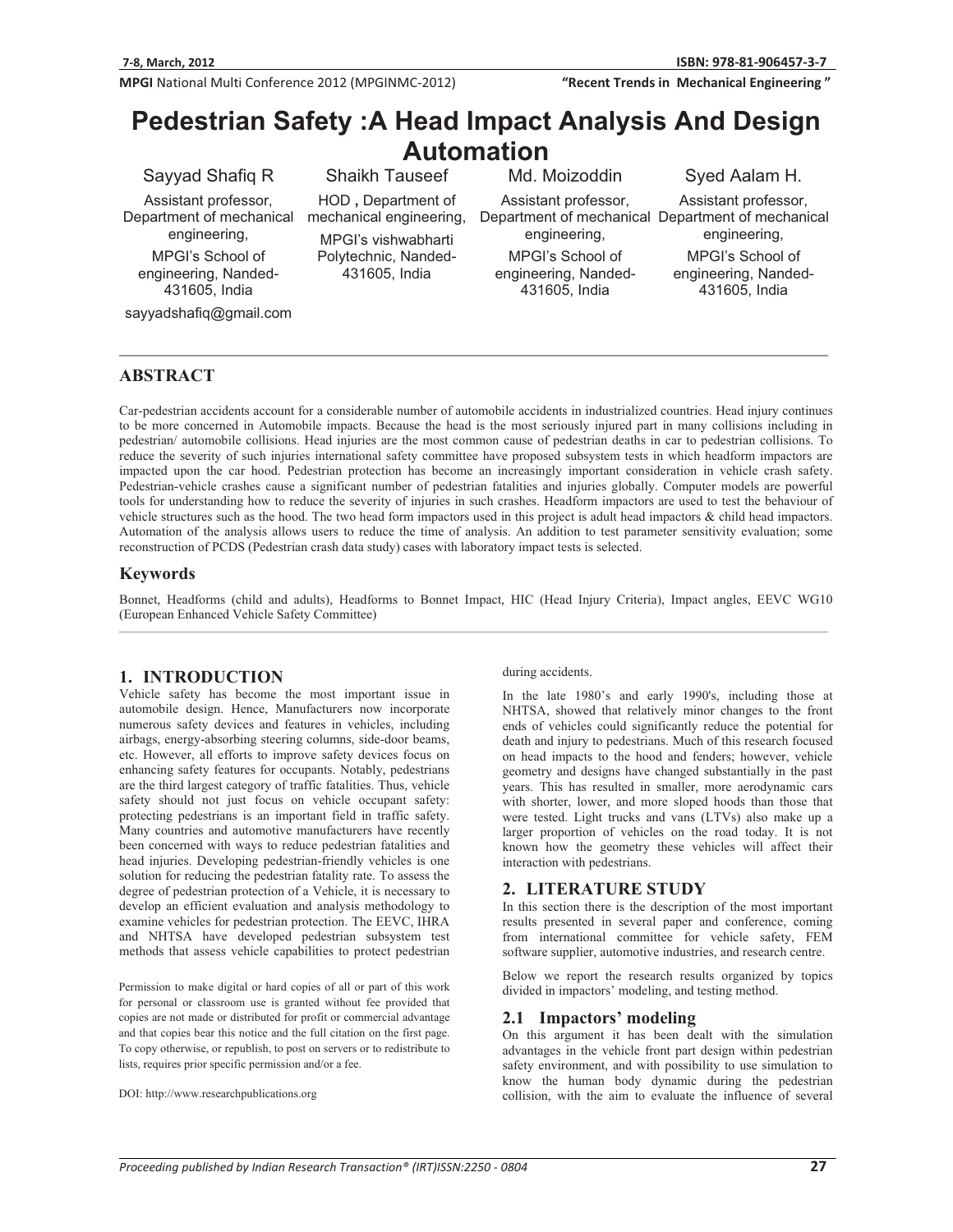### **81-906457-3-7**

# **MPGI** National Multi Conference 2012 (MPGINMC-2012)

parameters on the tests, in order to obtain a starting-point for future discussions on the vehicle design.

LS-DYNA has been used to study the degree of design change needed to pass the pedestrian impactor tests. The studies were confined to locations where there was scope for beneficial change. Even in these locations, significant compromises had to be made and limitations placed on styling possibilities.

About the pedestrian behavior in the accident, several described ellipsoidal simulation dummy are used to evaluate dynamics of human body parts, and are correlated to several experimental results. Also, the FEM analysis method which is the basis for analytical evaluation of the vehicle body configuration and structure was established.

A preliminary FE model for a child pedestrian has been described, using the MRI scans from a 6-years-old child. In the study, this model has been used for injury mechanism analysis and injury criteria development for child pedestrians.

It has been showed that LS-DYNA finite element models of adult head, child head, upper leg, and leg pedestrian impactors were developed. Therefore, it was necessary, for the pedestrian impactor finite element models, a deepening of development in order to meet certification requirements, also another approach to validate a human head FE model has been introduced.

The relationship between skull fracture and the predicted physical parameters can be determined. Thereby, we can finally obtain reasonable advices to improve safety design of car frontal structure for minimizing the risk of pedestrian head injuries.

## **3. TESTING METHODOLOGY**

For this methodology we can find several papers that validated testing procedure or compared results obtained by simulation with experimental one to evaluate how testing procedure are good.

The effect of the vehicle front design on pedestrian head impact responses and injury related parameters based on accident reconstructions and simulation analyses of car-pedestrian impacts has been determined. The results indicated that the head impact conditions in vehicle pedestrian collisions are dependent on the vehicle travel speed, the front shape, the size of pedestrians, the initial posture of pedestrian at the moment of impact.

It has been described results from tests, and demonstrates the current level of pedestrian protection. Test locations that offer relatively high levels of protection indicate that solutions to the problem of achieving better pedestrian safety are often readily available, low cost, and could be applied over a higher proportion of the car surface.

Reconstruction of PCDS (Pedestrian Crash Data Study) cases with laboratory impact tests and computer simulations has been conducted and demonstrates that it's able to replicate an actual case by using a computer model simulation and laboratory impact with an adult headform.

Head injury risk in pedestrian impact with vehicles was examined, based on headform impact tests, moreover there are legislation proposals before the European Commission, but no introduction timetable has been set. International regulations

for pedestrian testing are recommended as the Australian vehicle fleet use vehicles sourced from Europe, Japan, Korea and the United States.

**"RecentTrendsinMechanicalEngineering"**

A suitable numerical model has been created. A project to review and develop the JARI pedestrian model has been detailed, as chosen by the IHRA to develop their pedestrian head impact test procedure.

The object of this study is to clarify the differences by comparing the results of sub-system tests and full scale dummy tests on the same impact condition in a compact car, considering the differences between EEVC subsystem tests and full-scale dummy tests.

## **4. METHODOLOGY**

The first step is to choose the vehicle and create 3D model of the bonnet and headforms (child and adult) has been created for the purpose of this study. These headforms were based on EEVC WG10. The same models are imported in Hypermesh for preprocessing. In preprocessing certain materials should be assigned to bonnet as well as the headforms. After assigning the material and material properties proper thickness is given to models.

Boundary conditions such as constraints to the bonnet are specified. FE model of headform is used in simulation of impact to bonnet. Impact conditions were in accordance to them that were prescribed by EEVC WG10. Set of seven mathematical simulations of child headform impacts were done to verify results of the theoretical study. Models of engine and all relating structures in motor bay were removed out of the basic model to eliminate an influence of reinforcement due to contact of bonnet with those structures. The results of the headform to vehicle bonnet impact were compared to check the HIC values.

The points on the bonnet are selected depending upon the impact angle as specified and the value of HIC is compared.

To obtain a frame of reference for pedestrian head impact test conditions, it is necessary to know the impact points, impact speeds and impact angles for the pedestrian heads. To this end, all the above data are taken wherever possible from different literatures.

# **5. HEAD IMPACTS**

Two headforms are used to simulate this type of head impact: a child headform with a mass of 2.5 kg and an adult head form with a mass of 4.8 kg. The child headform strikes are to the front of the bonnet (wrap-around distance 1 to 1.5m) while the adult headform strikes are to the rear of the bonnet or beyond (wrap around distance 1.5 to 2.1 m).



**Fig.1 Pedestrian protection concept of WG10**

*--------------*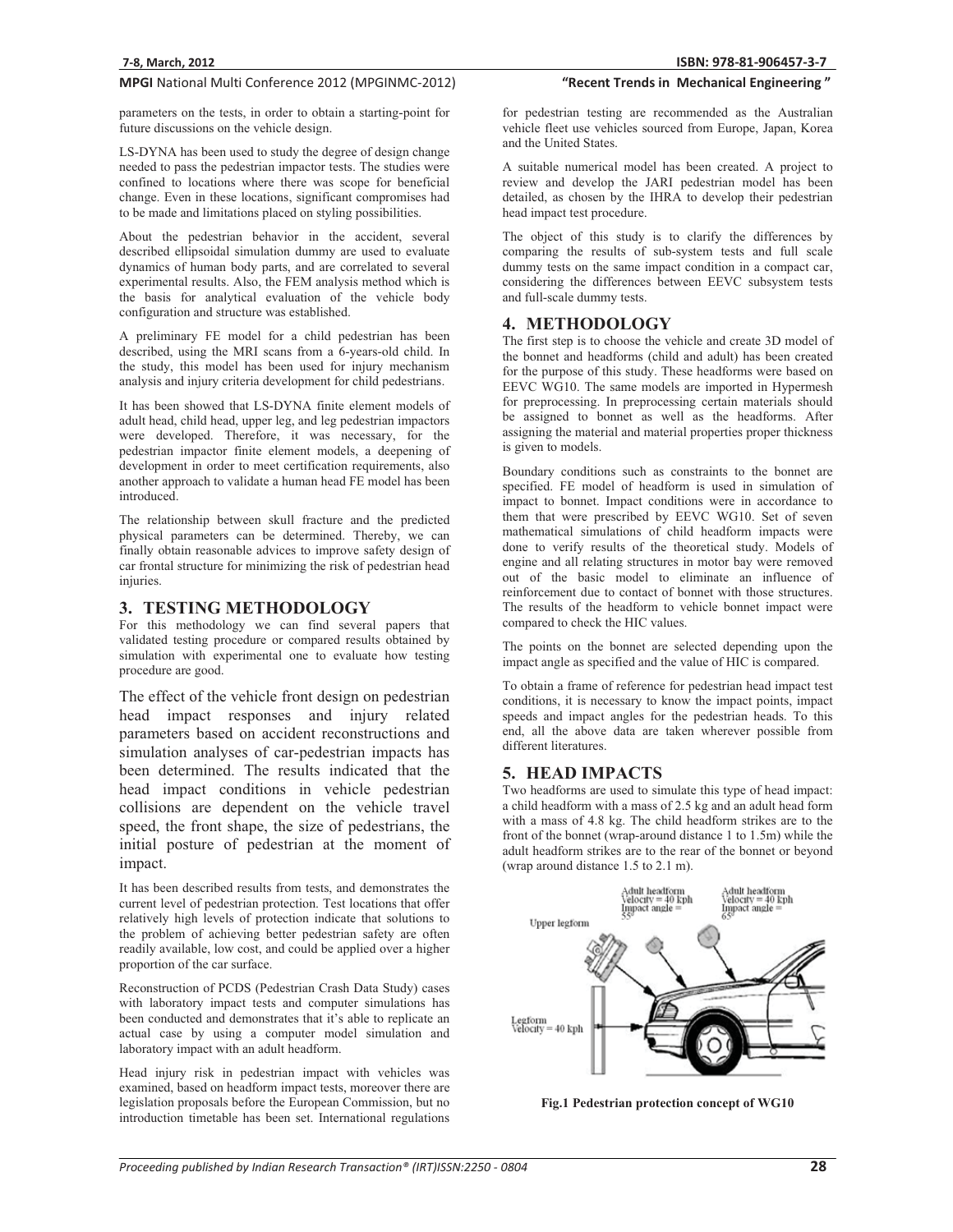### **MPGI** National Multi Conference 2012 (MPGINMC-2012)



**Fig.2 Finite element models of adult and child headform Fig.3 Finite element model of Bonnet** 

### **(Tata Indica DLS)**

Six tests are conducted with each headform, based on three equal transverse zones and two impacts within each zone. One impact location is chosen for highest injury potential, such as above engine parts, suspension mounting points or bonnet hinges. The other is chosen to be the least injurious. Where the left and right zones have similar structures judged to be the most injurious the next worst location is chosen for one of the zones.

If between one third and two thirds of a test zone for the adult headform test is found to be within the windscreen area then three default scores are assigned for the windscreen/a-pillar: one poor (a-pillar) and two good (glass away from dash) giving a score of 4. This is added to the three scores for impact tests to the bonnet. The impact locations in two of the bonnet zones are chosen for highest injury potential. The least harmful location is chosen for the third zone.

If more than two-thirds of the adult headform test zone is within the windscreen then only one impact test is usually conducted. Five default scores are assigned: two poor (apillars) and three good (glass, away from dash) giving an adult headform score of 6. This is added to the score for the single test that is chosen for the highest injury potential in the centre zone. This is generally located at the lower centre of the windscreen where the headform is likely to contact the dash through the glass.

Accelerometers in the headform are used to determine Head Injury Criterion (HIC). Euro-NCAP assigns a red (poor) rating if the test results in a HIC of 1,500 or more (HIC) is assumed but the deceleration curve is typically a spike of less than 8mins duration.

### **6. AUTOMATION OF THE ANALYSIS**

The automation of the pedestrian head impact analysis is also possible and useful. For customization of the hyper mesh TCL (Tool Command Language) and TK (Tool Kit) language are used. TCL (Tool Command Language) a scripting language that has a simple and programmable syntax. We can use it as a stand-alone application or embedded in application programs.

TK (Tool Kit) is included with each copy of TCL and allows us to create powerful GUIs quickly.

In HyperWorks 4.0 and above, TCL/TK v8.2.3 is embedded in HyperMesh, allowing us to develop custom scripted applications, including user-defined panels, and to add logic to HyperMesh command files. Virtually all of the

functionality of the HyperMesh command file replay system is available through Tcl, along with additional commands that allow us to extract information from the HyperMesh database, such as:

**"RecentTrendsinMechanicalEngineering"**

- -IDs on a mark
- -List of assemblies
- -Components
- -Elements per component
- -Nodes per element
- -Node values

There is also a command to allow us to access HyperMesh using the template system. For example, the following lines of code ask us to select a node, and if any were selected, print out each nodes ID and XYZ values.

LS-PREPOST is a general purpose pre-and post-processor that provides multiple functions for LS-DYNA users to prepare and manipulate their models. SCRIPTO is a customization tool for all users to expand their experience with LS-PREPOST. It gives users a means to better manipulate and organize their models and invite the users of LS-PREPOST to give it a new look. SCRIPTO is the tool designed to have the script writers participate in the customizing process. Through SCRIPTO, users may

–Redesign and re-implement the user interfaces

–Regroup and reorganize the existing functions

–Easily plug in a new function implemented by a third party or themselves to manipulate the model

-Regroup the needed functions so that users do not need to navigate through multiple steps to get things done

–Allow users to put the focus back on their problem domains, and eventually improve the productivity,

SCRIPTO (SCRIPT-ing, O-objects) Builds on an in-house script parser, C-Parser, that incorporates most of the C language syntax. It is native after interpreted/compiled by C-Parser. Once parsed, the interfaces generated and functions added become part of LS-PREPOST. SCRIPTO has application programming interfaces (APIs) that are open to all script writers. There are now over 270 functions provided by SCRIPTO. APIs can be categorized into 3 different areas based on the functions they provide

- 1. User Interface
- 2. Model Data
- 3. Utility

#### **7. SUMMARY**

This work takes a look at pedestrian head impact mechanics and discusses possibilities in pedestrian protection, when impacting with compact passenger car. Headform impact response is observed when risk to head injury was assessed. Impact points were changed on the bonnet and by changing the impact angles the HIC values are studied and the resultant displacement is calculated. Automation of the analysis allows users to reduce the time of analysis.

*---------------*